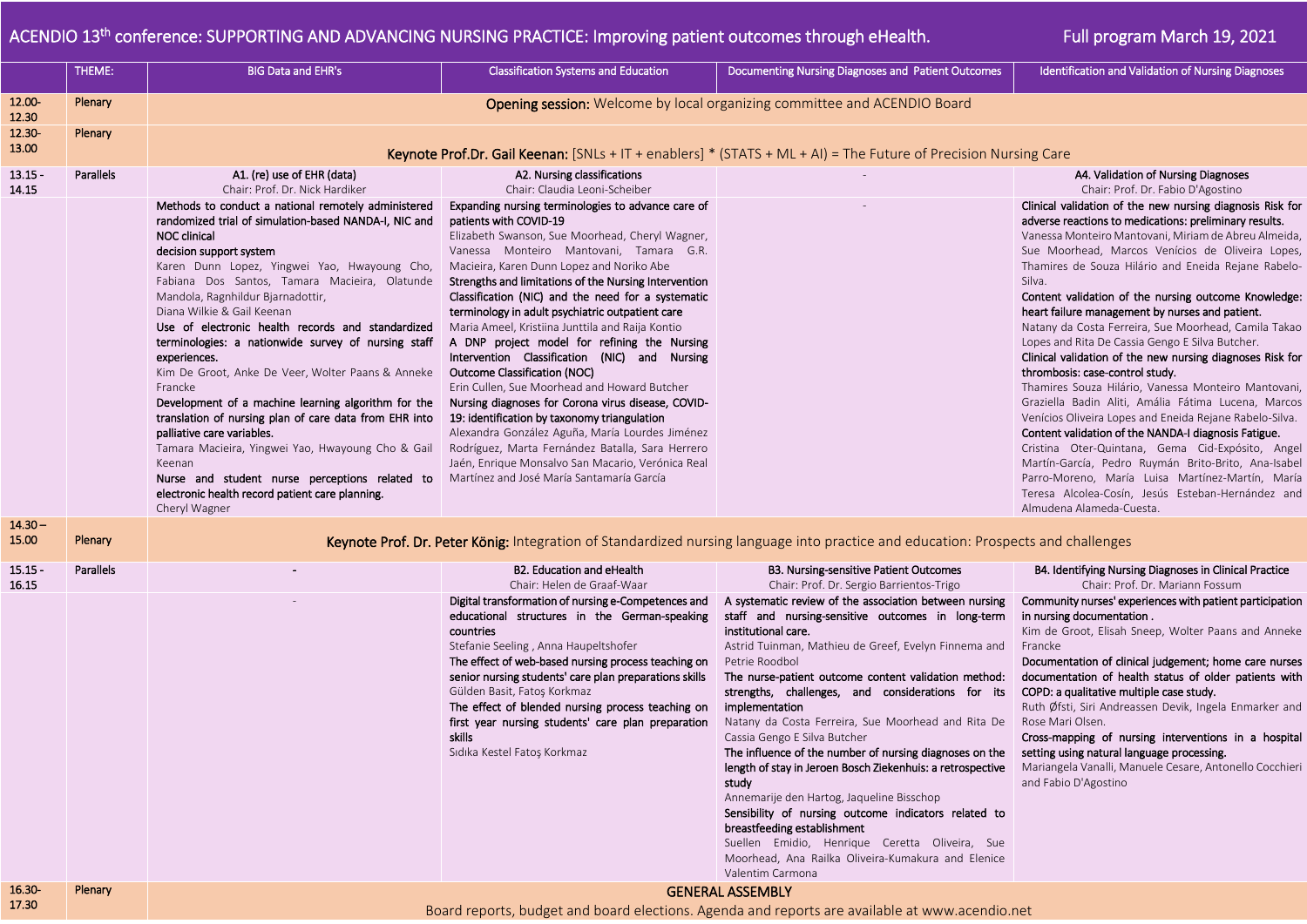l

| $12.00 -$<br>12.30 | Plenary          | Keynote Prof. Dr. Maria Müller Staub: Improving patient outcomes through SNLs                                                                                                                                                                                                                                                                                                                                                                                                                                                                                                                                                                                                                                                                                                                                                               |                                                                                                                                                                                                                                                                                                                                                                                                                                                                                                                                                                                                                                                          |                                                                                                                                                                                                                                                                                                                                                                                                                                                                                                                                                                                                                                                                                                                                                                            |                                                                                                                                                                                                                                                                                                                                                                                                                                                                                                                                                                                                                                                                                                                                                                                                                                                                    |  |  |
|--------------------|------------------|---------------------------------------------------------------------------------------------------------------------------------------------------------------------------------------------------------------------------------------------------------------------------------------------------------------------------------------------------------------------------------------------------------------------------------------------------------------------------------------------------------------------------------------------------------------------------------------------------------------------------------------------------------------------------------------------------------------------------------------------------------------------------------------------------------------------------------------------|----------------------------------------------------------------------------------------------------------------------------------------------------------------------------------------------------------------------------------------------------------------------------------------------------------------------------------------------------------------------------------------------------------------------------------------------------------------------------------------------------------------------------------------------------------------------------------------------------------------------------------------------------------|----------------------------------------------------------------------------------------------------------------------------------------------------------------------------------------------------------------------------------------------------------------------------------------------------------------------------------------------------------------------------------------------------------------------------------------------------------------------------------------------------------------------------------------------------------------------------------------------------------------------------------------------------------------------------------------------------------------------------------------------------------------------------|--------------------------------------------------------------------------------------------------------------------------------------------------------------------------------------------------------------------------------------------------------------------------------------------------------------------------------------------------------------------------------------------------------------------------------------------------------------------------------------------------------------------------------------------------------------------------------------------------------------------------------------------------------------------------------------------------------------------------------------------------------------------------------------------------------------------------------------------------------------------|--|--|
|                    | THEME:           | <b>BIG Data and EHR's</b>                                                                                                                                                                                                                                                                                                                                                                                                                                                                                                                                                                                                                                                                                                                                                                                                                   | <b>Classification Systems and Education</b>                                                                                                                                                                                                                                                                                                                                                                                                                                                                                                                                                                                                              | Documenting Nursing Diagnoses and Patient Outcomes                                                                                                                                                                                                                                                                                                                                                                                                                                                                                                                                                                                                                                                                                                                         | Identification and Validation of Nursing Diagnoses                                                                                                                                                                                                                                                                                                                                                                                                                                                                                                                                                                                                                                                                                                                                                                                                                 |  |  |
| $12.45 -$<br>13.45 | Parallels        | C1. Big nursing data warehousing and research<br>Chair: Prof. Dr. Wolter Paans                                                                                                                                                                                                                                                                                                                                                                                                                                                                                                                                                                                                                                                                                                                                                              | C2. Education and eHealth<br>Chair: Helen de Graaf-Waar                                                                                                                                                                                                                                                                                                                                                                                                                                                                                                                                                                                                  | C3. Documenting nursing care<br>Chair: Claudia Leoni-Scheiber                                                                                                                                                                                                                                                                                                                                                                                                                                                                                                                                                                                                                                                                                                              | C4. Validation of Nursing Diagnoses<br>Chair: Prof. Dr. Mariann Fossum                                                                                                                                                                                                                                                                                                                                                                                                                                                                                                                                                                                                                                                                                                                                                                                             |  |  |
|                    |                  | Unearthing nursing data from electronic health records.<br>Haleh Vatani, Karen Dunn Lopez<br>Nursing diagnoses in extremely elderly patients: a big<br>data analysis.<br>Aline Nomura, Murilo Graeff, Thamiris Silveira, Lisiane<br>Pruinelli and Miriam Almeida<br>Automatic measurement of patient dependency. Use of<br>second data from SNL.<br>Kaarina Tanttu, Tiina Hassinen<br>New opportunities for the international Nursing<br>Minimum Data Set<br>William Goossen                                                                                                                                                                                                                                                                                                                                                                | Recognize it, name it, understand it! Concept analysis<br>as a didactic method in nursing education.<br>Johannes Schirghuber, Berta Schrems<br>Is an innovative educational web-based platform<br>using NANDA-I, NOC, NIC Taxonomy (FLORENCE®) an<br>effective method for improving diagnostic accuracy<br>in undergraduate nursing students?<br>Luca Bertocchi, Angelo Dante, Carmen La Cerra,<br>Alessia Marcotullio, Vittorio Masotta, Dorothy<br>Jones, Cristina Petrucci and Loreto Lancia<br>NNN unlocked: deep comprehensive learning of<br>nursing classifications and their links for advanced<br>care planning.<br>Gabriel Roodbol, Wietse Dol | Documentation of the nursing process in clinical practice:<br>construction of indicators.<br>Oswalcir Almeida de Azevedo, Diná de Almeida Lopes<br>Monteiro da Cruz.<br>Relationship between nursing stress level and the use of<br>nursing diagnoses in acute hospital care settings<br>Ana María Porcel-Gálvez, Sergio Barrientos-Trigo, Elena<br>Fernández-García, Regina Allande-Cusso, Sara Lázaro-<br>Martínez and Gloria Martínez-Lacovic<br>Missed care in the operating room and patient outcomes<br>Akkeneel Talsma, Annette Dopp<br>Patient falls: use of missed nursing care to identify at risk<br>work environments to improve patient outcomes<br>Akkeneel Talsma, Jan Lloren                                                                               | Clinical validation of nursing diagnoses Self-care deficits in<br>bathing, toileting and dressing in patients with stroke<br>Ana Railka Oliveira-Kumakura, Cassia Milena Sousa,<br>Jéssica Biscaro, Kelly Silva, Sheila Morais and Marcos<br>Lopes<br>Evidences of validity of the nursing diagnosis Risk of shock<br>in septic patients<br>Karina Azzolin, Luciana Pinto, Isis Severo, Miriane<br>Moretti, Jaqueline Haas and Amália Lucena<br>Risk for perioperative hypothermia: a concept analysis<br>Manuel Schwanda, Andre Ewers and Maria Müller Staub<br>Accuracy of nursing diagnoses of the hospital admission<br>of patients with heart failure.<br>Larissa Maiara da Silva Alves Souza, Agueda Maria Ruiz<br>Zimmer Cavalcante and Alba Lucia Bottura Leite de<br>Barros.                                                                              |  |  |
| $14.00 -$<br>15.00 | <b>Parallels</b> | D1. Round table discussion BIG data<br>Chair: Prof. Dr. Wolter Paans                                                                                                                                                                                                                                                                                                                                                                                                                                                                                                                                                                                                                                                                                                                                                                        |                                                                                                                                                                                                                                                                                                                                                                                                                                                                                                                                                                                                                                                          | D3. Nursing-sensitive Patient Outcomes<br>Chair: Prof. Dr. Nick Hardiker                                                                                                                                                                                                                                                                                                                                                                                                                                                                                                                                                                                                                                                                                                   | D4. Identifying Nursing Diagnosis in Clinical Practice<br>Chair: Prof. Dr. Sergio Barrientos-Trigo                                                                                                                                                                                                                                                                                                                                                                                                                                                                                                                                                                                                                                                                                                                                                                 |  |  |
|                    |                  | This round table discussion is about the use of 'NMDS'<br>and so called 'big data computing'. This session will<br>focus on use of accurate organized nursing information<br>with the aim of improving patient outcomes. after a<br>short introduction by Prof. William Goossen, Prof. Gail<br>Keenan, Prof. Lisiane Pruinelli and Prof. Walter Sermeus,<br>there will be an opportunity to discuss related topics<br>with the afore mentioned experts, and to ask questions.<br>NMDS covers a broad terrain of knowledge therefor the<br>topics in this session are not fully established but may<br>include the following: nursing minimum data set based<br>on nursing process information, diagnoses related<br>groups, appropriate evaluation protocols, nurse<br>staffing, predictive power related to estimated patient<br>outcomes. |                                                                                                                                                                                                                                                                                                                                                                                                                                                                                                                                                                                                                                                          | Challenges facing secondary use of clinical routine data<br>for nursing sensitive outcome analyses: a mixed methods<br>study<br>Renate Nantschev Elske Ammenwerth<br>Instrument for assessing the degree of dependence in<br>hospitalized adults, based on the classification of nursing<br>outcomes<br>Murilo Graeff, Aline Nomura, Rosana Lunelli and Miriam<br>Almeida<br>Translation and validation of the Functional Health<br>Pattern Assessment Screening Tool (FHPAST) for<br>improving patient outcomes in practice: a multisite study<br>Luca Bertocchi, Rita de Cassia Gengo E Silva Butcher,<br>Carmen La Cerra, Stella Adereti, Suellen Emidio, Angelo<br>Dante, Alessia Marcotullio, Vittorio Masotta, Cristina<br>Petrucci, Dorothy Jones and Loreto Lancia | Risk for malnutrition among older people in hospital<br>implementing a nursing diagnosis<br>Silvia Brunner, Hanna Mayer and Maria Mueller-Staub<br>Prevalence of nursing diagnoses in different patient<br>populations and healthcare settings: preliminary results<br>of a scoping review<br>Claudia Leoni-Scheiber, Marika Widmann, Valentina<br>Zeffiro, Astrid Tuinman, Sergio Barrientos trigo, Ana<br>María Porcel Gálvez and Fabio D'Agostino<br>Evaluation of the accuracy of nursing diagnoses<br>determined by users of a clinical decision support system.<br>Regina Célia Dos Santos Diogo, Rita de Cassia Gengo Silva<br>E Butcher and Heloísa Helena Ciqueto Peres.<br>Mapping of nursing interventions related to<br>breastfeeding establishment in a neonatal care unit.<br>Suellen Emidio, Victoria Regina Ferraz and Elenice<br>Valentim Carmona |  |  |
| $15.15 -$<br>16.00 | Parallels        | Panel discussion ACENDIO's workgroup: Facilitating participation and education The aim of this working group<br>is to create a 'Practical Implementation Principles' on teaching clinical reasoning, SNLs, and eHealth in education<br>(what, how and why), based on the ACENDIO constitution and Position Statements 4+5.                                                                                                                                                                                                                                                                                                                                                                                                                                                                                                                  |                                                                                                                                                                                                                                                                                                                                                                                                                                                                                                                                                                                                                                                          | Panel discussion ACENDIO's workgroup: Supporting + advancing practice and eHealth The aim of this working group<br>is to create a 'Practical Implementation Principles' on what, how and why to implement SNL's into practice, based on<br>the ACENDIO constitution and Position Statements 1+2                                                                                                                                                                                                                                                                                                                                                                                                                                                                            |                                                                                                                                                                                                                                                                                                                                                                                                                                                                                                                                                                                                                                                                                                                                                                                                                                                                    |  |  |
| $16.15 -$<br>17.15 | Plenary          | <b>Closing session</b><br>Wrap up conference, Poster prize winner, Introduction new ACENDIO Board                                                                                                                                                                                                                                                                                                                                                                                                                                                                                                                                                                                                                                                                                                                                           |                                                                                                                                                                                                                                                                                                                                                                                                                                                                                                                                                                                                                                                          |                                                                                                                                                                                                                                                                                                                                                                                                                                                                                                                                                                                                                                                                                                                                                                            |                                                                                                                                                                                                                                                                                                                                                                                                                                                                                                                                                                                                                                                                                                                                                                                                                                                                    |  |  |
|                    |                  |                                                                                                                                                                                                                                                                                                                                                                                                                                                                                                                                                                                                                                                                                                                                                                                                                                             |                                                                                                                                                                                                                                                                                                                                                                                                                                                                                                                                                                                                                                                          |                                                                                                                                                                                                                                                                                                                                                                                                                                                                                                                                                                                                                                                                                                                                                                            |                                                                                                                                                                                                                                                                                                                                                                                                                                                                                                                                                                                                                                                                                                                                                                                                                                                                    |  |  |